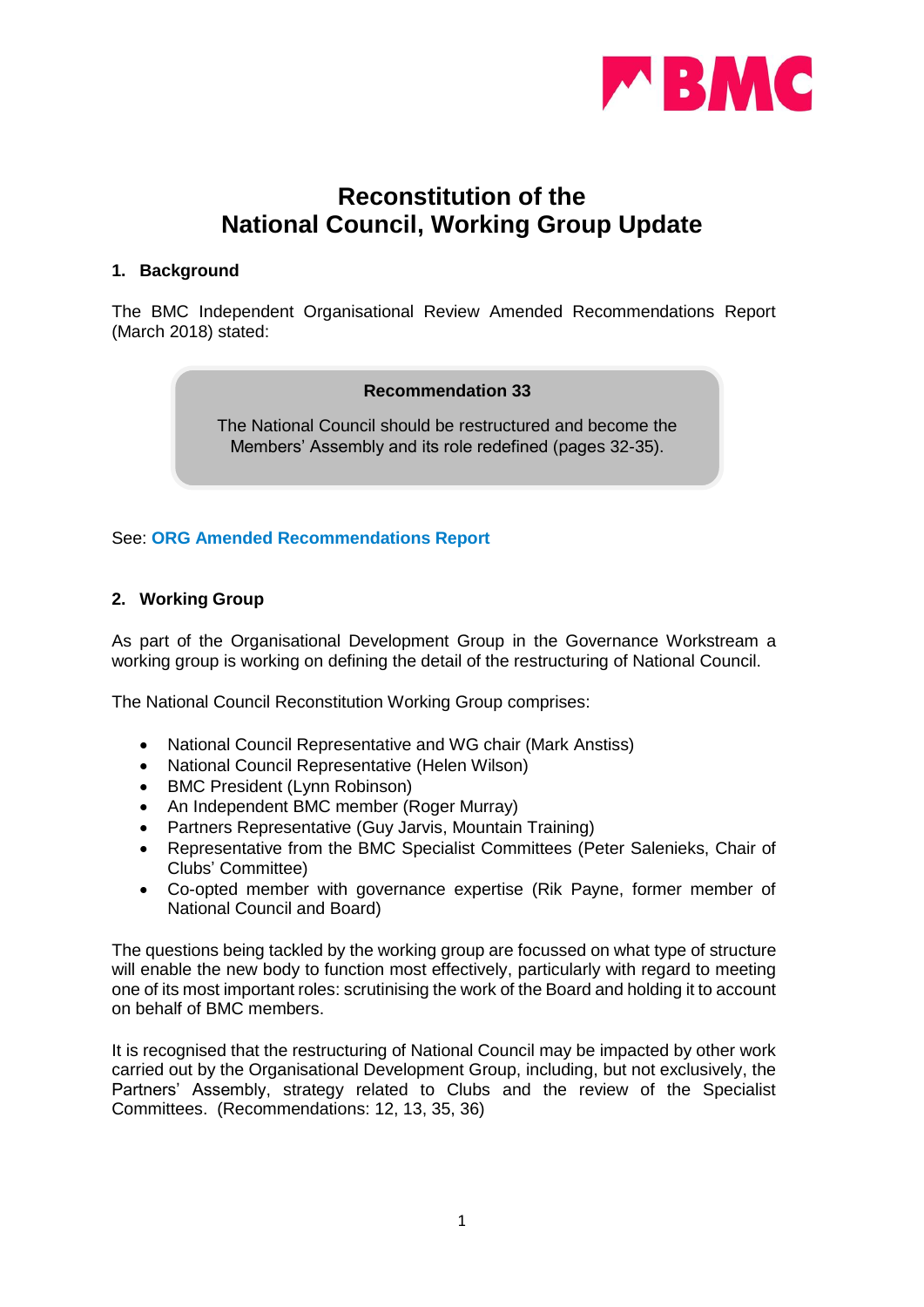

# **3. Progress Towards a Reconstituted National Council**

A complete transition to a Reconstituted National Council may take up to a year; the intent is following consultation with the membership, that the National Council and the Board reach agreement on the future Terms of Reference, constitution, and transition plan for the National Council in time for the members to approve the transition at the 2020 AGM.

# **3.1 Current, Interim State of National Council**

It was recognised from the outset that for a change as important as the one proposed, it would take time to transition from the National Council in its state prior to the 2019 AGM to any proposed future state. Consequently, and in order to ensure that the National Council remained consistent with the BMC Articles of Association approved at the 2019 AGM, Terms of Reference for the interim state of National Council until the next BMC AGM (2020) were drafted by the Working Group. These interim Terms of Reference were drafted following discussion and approval in National Council meetings in [December](https://www.thebmc.co.uk/Handlers/DownloadHandler.ashx?id=1720)  [2018](https://www.thebmc.co.uk/Handlers/DownloadHandler.ashx?id=1720) and [February 2019,](https://www.thebmc.co.uk/Handlers/DownloadHandler.ashx?id=1766) and with reference to the following documents:

- Draft Articles of Association of the BMC, (version approved by the membership at [the AGM, 31st March 2019\)](https://www.thebmc.co.uk/Handlers/DownloadHandler.ashx?id=1641)
- Draft [Memorandum of Understanding Between the Board of Directors and the](https://www.thebmc.co.uk/Handlers/DownloadHandler.ashx?id=1724)  [National Council](https://www.thebmc.co.uk/Handlers/DownloadHandler.ashx?id=1724)
- [BMC Independent Organisational Review Group Report, November 2017](https://www.thebmc.co.uk/media/files/BMC%20ORG%20Review%20Full%20Report.pdf)
- [BMC Independent Organisational Review Group, Amended Recommendations](https://www.thebmc.co.uk/Handlers/DownloadHandler.ashx?id=1569)  [Report, March 2018](https://www.thebmc.co.uk/Handlers/DownloadHandler.ashx?id=1569)
- BMC President Role Description
- Responsibility Matrix [BMC President, Chair & CEO.](https://www.thebmc.co.uk/Handlers/DownloadHandler.ashx?id=1695)

The Terms of Reference for the interim state of National Council are included as an Appendix to this update. The role of National Council and its relationship with the membership and the Board of Directors has been clarified and defined whilst not making substantive changes to its composition during the current interim period.

# **3.2 Current Work**

Alongside the technical work described above, the Working Group consulted with members of National Council (including observers from the Specialist Committees and Partner Organisations), in the form of surveys on the role of National Council, its current effectiveness and the ideas proposed by the Organisational Review Group (ORG). The output from these surveys was followed up by a very constructive workshop on 30<sup>th</sup> March 2019, during the BMC 2019 AGM weekend.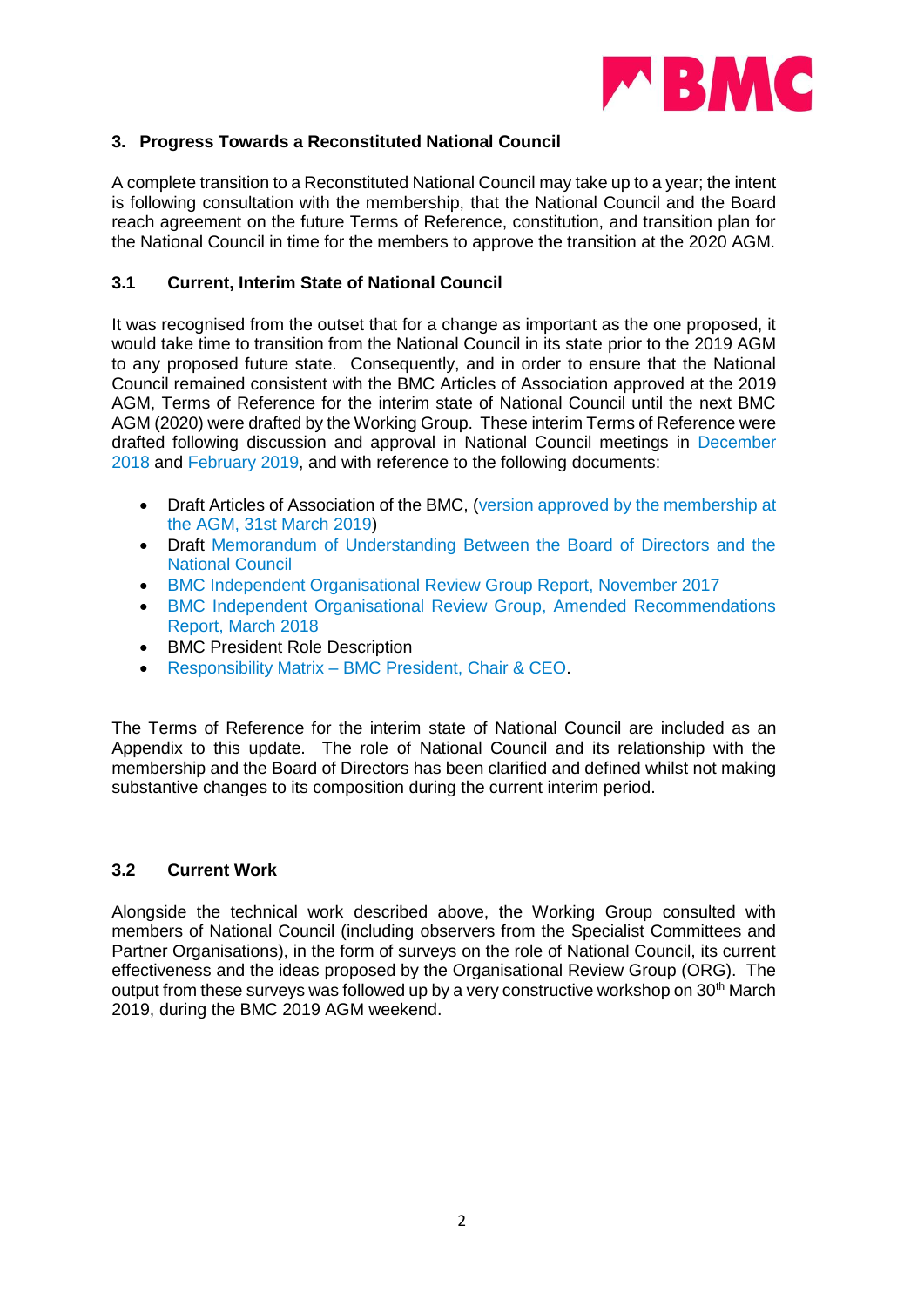

# **Workshop on 30th March 2019**

There was broad consensus with the thrust of the ORG's recommendations, this coupled with the members view expressed at the 2018 AGM that the BMC *should implement organisational change in line with the spirit of the Organisation Review Group (ORG) and Implementation Group (IG) recommendations, has given the Working Group a clear* direction.

The Working Group met in January, February and March 2019 and has continued with teleconferences on a weekly basis since the beginning of April.

The Working Group will have a detailed proposal for review by members and National Council in late May. After taking feedback through June, there will then be a period of further discussion and review to ensure that the proposal is considered as broadly as possible and is acceptable to the membership, National Council and the Board.

#### **Mark Anstiss**

National Council Representative and Chair of the National Council Reconstitution Working Group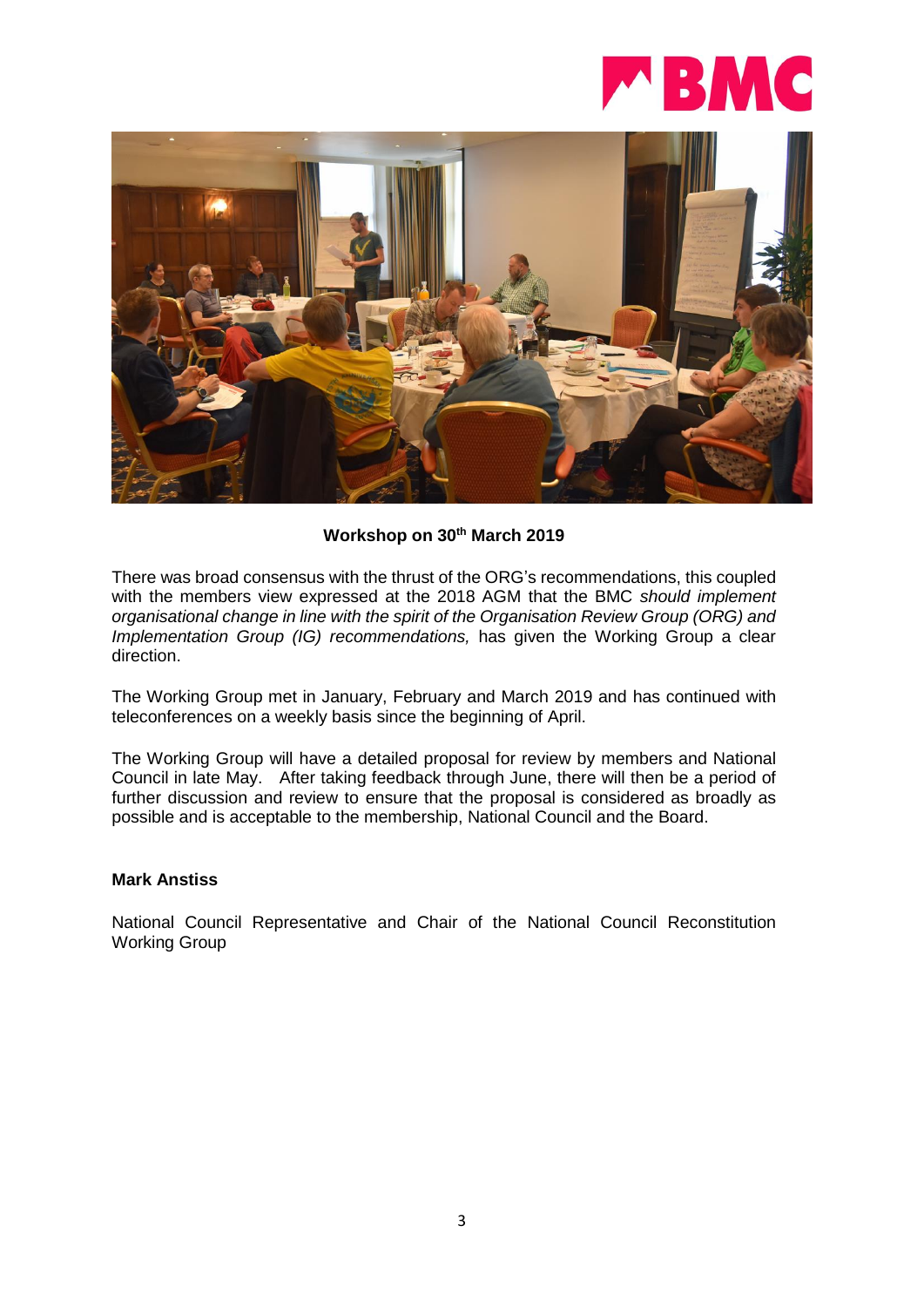

# **Terms of Reference for the National Council**

# **Interim State – v8**

# **10th February 2019**

| <b>Version</b> | <b>Date</b> | Who By    | <b>Changes</b>                                                                                                                             |
|----------------|-------------|-----------|--------------------------------------------------------------------------------------------------------------------------------------------|
| V <sub>1</sub> | 21.10.18    | <b>LR</b> | First draft                                                                                                                                |
| v <sub>2</sub> | 29.10.18    | LR & RM   | Second draft - AoA, Presidents role, ORG reports                                                                                           |
| v3             | 07.11.18    | LR & RM   | Third draft - Recognising National Council interim<br>state and reflecting AoA, Presidents role, and<br><b>ORG</b> reports                 |
| V <sub>4</sub> | 11.11.18    | <b>LR</b> | Incorporating comments from ODG                                                                                                            |
| V <sub>5</sub> | 8.12.18     | <b>LR</b> | Amendments from National Council meeting held<br>on the 1.12.18                                                                            |
| V <sub>6</sub> | 13.1.19     | <b>LR</b> | Final - amendments from ODG meeting 10.1.19 to<br>include sections from the Articles of Association<br>that have been deleted from the AoA |
| V7             | 19.1.19     | <b>AS</b> | Removed text from 6 & 7 which we expect to<br>change in AoA presented at 2019 AGM and just<br>included reference to Article.               |
| V <sub>8</sub> | 10.2.19     | <b>MA</b> | Amendments from National Council meeting held<br>on the 09.02.19                                                                           |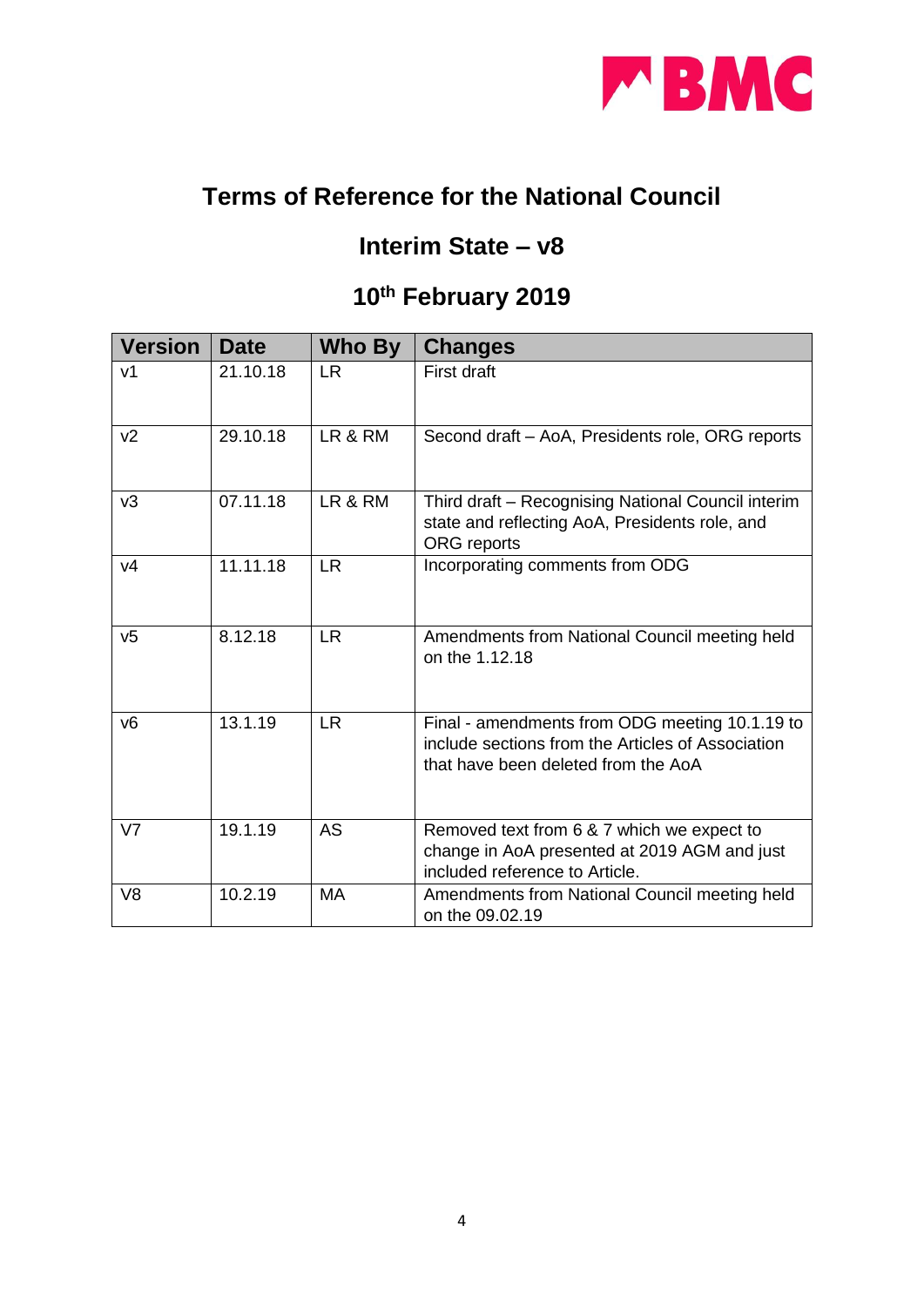

# **Terms of Reference**

- **1. Name of group:** National Council
- **2. Date Terms of Reference Written:** November 2018 February 2019.
- **3. Date to be Reviewed:** These Terms of Reference will lapse when the "Future replacement for the National Council" is formalised, and approved by both the Board and the existing National Council. It is planned that at the latest this change will be completed at the 2020 AGM.

#### **4. Purpose of the National Council**

- 4.1 To represent the BMC Members to the BMC Board of Directors.
- 4.2 To consult with and constructively challenge the Board on behalf of the Members.
- 4.3 To hold the Board to account on behalf of the Members.
- 4.4 Work with the board to help define and deliver a strategic vision for the organisation.
- 4.5 Work closely with the Board to achieve positive outcomes for the whole BMC organisation, including through its relationships with external stakeholders.
- 4.6 Formulate and review those policies delegated by/from the Board as appropriate
- 4.7 To be consulted upon decisions made by the Board and / or make determinations in relation to termination of membership.
- 4.8 To provide an intermediary forum between the Board and the Members, contributing to ensuring effective communications between the Board and the Membership.
- 4.9 To provide approval of and be consulted upon as the case may be, in regard to the Reserved Matters as stated in the Articles of Association (16<sup>th</sup> June 2018).
- 4.10 To appoint up to three Directors, subject to the continued approval of the Voting Members at the next General Meeting, to represent the National Council on the Board. They will be referred to as the Council Nominated Directors (CNDs).
- 4.11 To make appointments to fill any vacancies in the Elected Officers until the next General Meeting.
- 4.12 Under normal circumstances the National Council will be consulted with in relation to resolutions put forward to a General Meeting.
- 4.13 Under exceptional circumstances the National Council can call a General Meeting subject to the procedure set out in the Articles (12.2, June 2018).
- 4.14 To carry out any other functions, as delegated by the Board.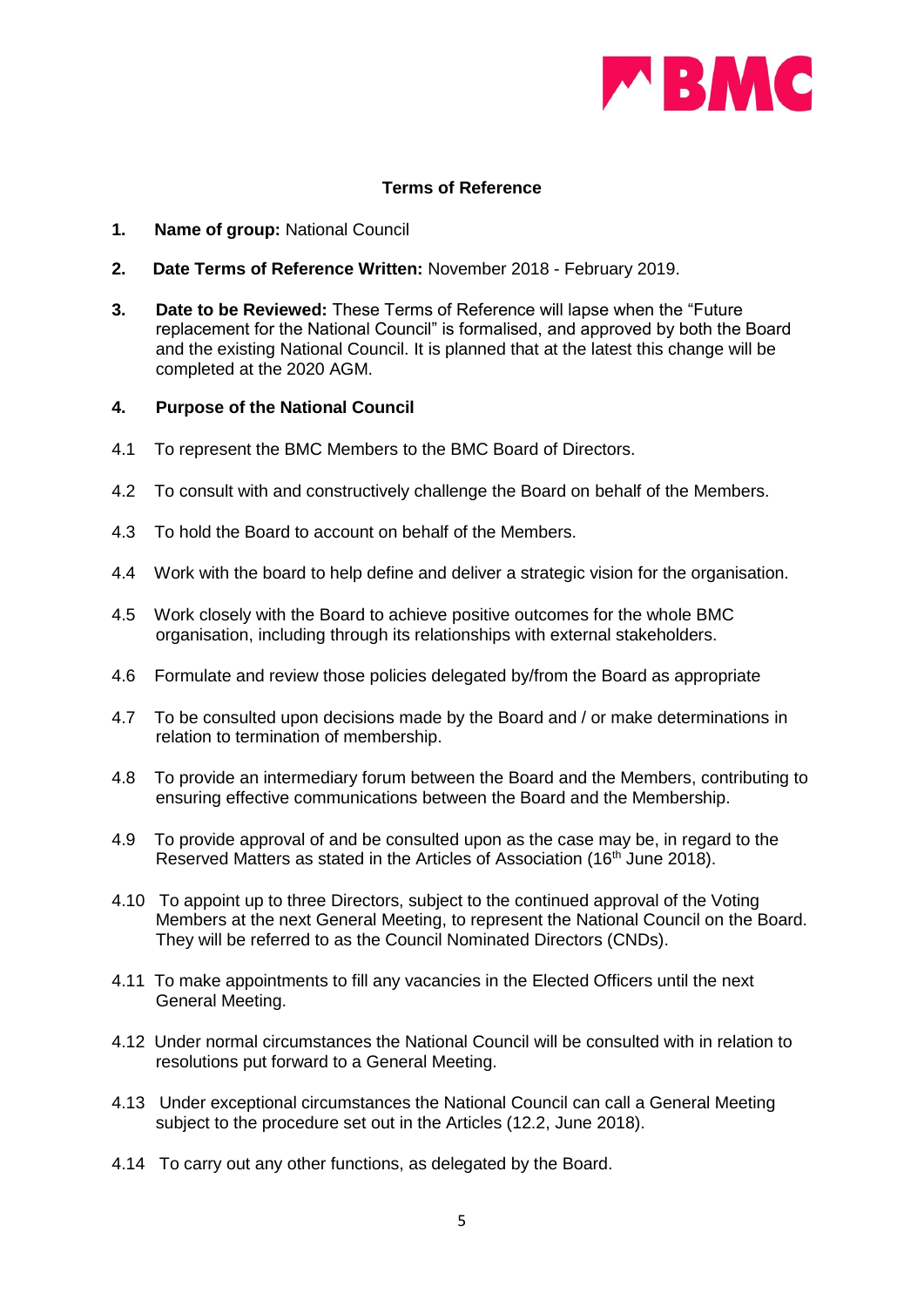

# **5. Chair**

- 5.1 The President shall preside over all National Council meetings unless they are unable or unwilling to do so, in which case the Councillors present shall appoint one of their number to preside.
- 5.2 If at any meeting the Chair is not present within 10 minutes after the appointed starting time, the members present may choose one of their number to be chair of the meeting.

# **6. Membership**

- 6.1 The membership of the National Council is specified in Article 16 of the BMC Articles of Association.
- 6.2 All Councillors shall be entitled to attend and vote at all National Council meetings. Councillors shall follow the procedure in relation to the management of conflicts of interest as the Directors must follow under Article 7, and Councillors shall observe the same rules and principles in relation to the management of conflicts of interest as the Directors observe under that Article.
- 6.3 Specialist Councillors will include, but not be limited to representatives of Specialist Committees and Working Groups, representatives of Partner Organisations or bodies and Co-opted Councillors.
- 6.4 "Nationally Elected Councillors" as defined in Article 16 will not form part the National Council, during the Interim State period in which these Terms of Reference are extant.

# **7. Length of Term**

The length of term that a Councillor serves is governed by the BMC Articles of Association Article 16.

#### **8. Accountability**

- 8.1 The President will produce a summary of each National Council Meeting that will be published on the BMC's website and notification of its publication sent to all Members.
- 8.2 All members of the National Council will provide feedback to the appropriate body / interest group that they are representing into and from the National Council.

#### **9. Quorum**

The quorum for National Council meetings shall be not less than ten Councillors of which at least 60% must be Elected Councillors if taking any decision related to Board activity.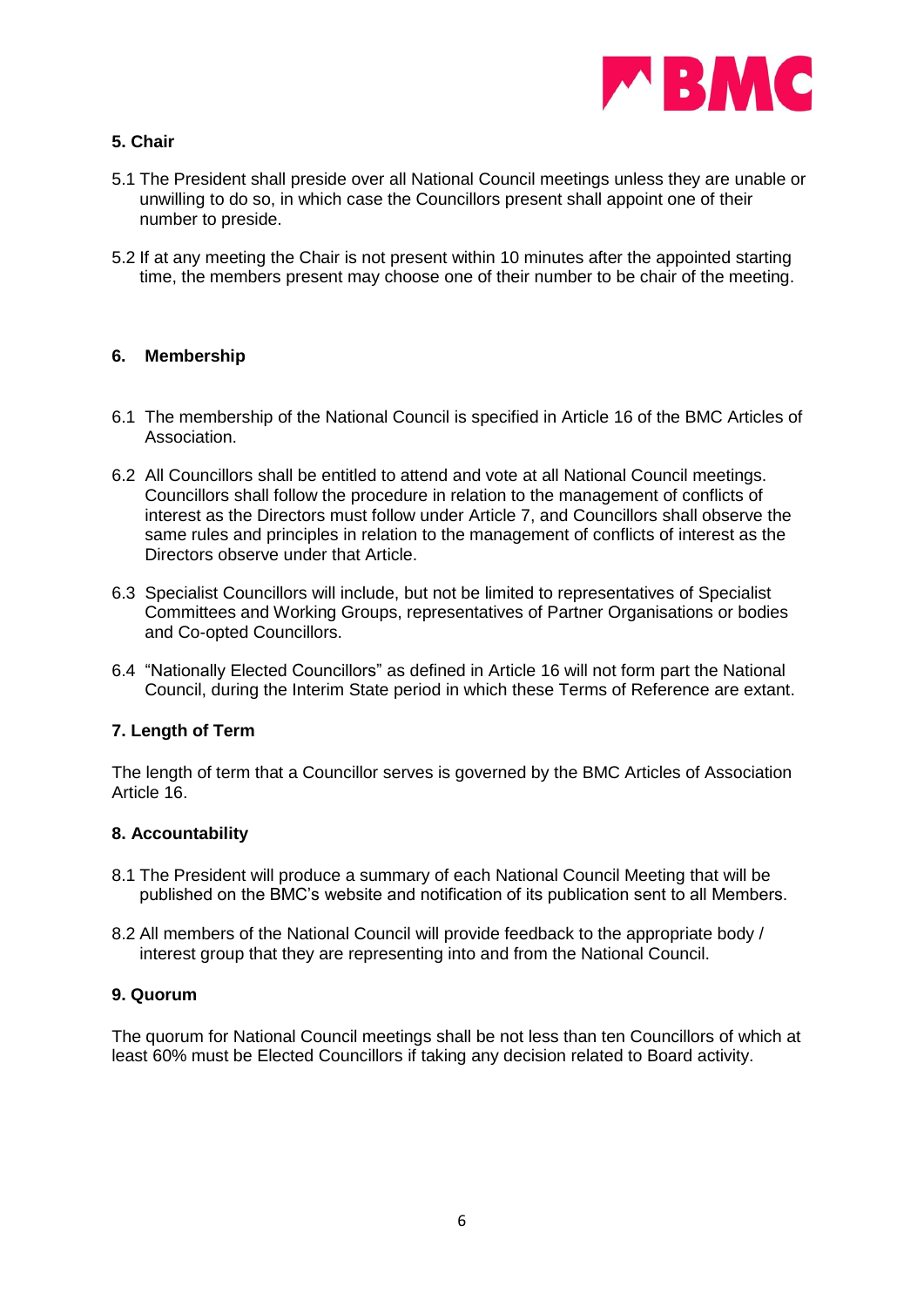

## **10**. **Working Methods**

- 10.1 The National Council and the Board will work towards agreeing a Memorandum of Understanding (MoU) to ensure communications between both bodies are timely and appropriate. If this becomes operational before the "Future replacement for the National Council", it will only be referred to in exceptional circumstances*.* It is expected that the National Council and Board shall operate collaboratively and collectively, with a high level of trust.
- 10.2 Questions arising at any meeting of the National Council shall be decided by a majority of votes. In the case of an equality of votes, the chair of the meeting shall have a second or casting vote.
- 10.3 Any Director who is not a Councillor shall be entitled to attend and speak at the National Council meetings and receive papers in relation to the same, but shall not be entitled to vote, unless they are themselves Councillors.
- 10.4 The National Council may invite other individuals or may invite organisations to appoint a representative to attend meetings of the National Council, whether on a regular or an occasional basis as an observer, and such persons shall be entitled to speak but not to vote.
- 10.5 The Councillors for the time being may act notwithstanding any vacancy in their body, provided always that in case the Councillors shall at any time be or be reduced in number to less than the quorum, it shall be lawful for them to act as the National Council only for the purpose of admitting persons as Councillors.
- 10.6 Councillors may attend meetings in person or by suitable electronic means provided that every Councillor is able to participate in such meeting.
- 10.7 Where a Specialist Councillor is elected by the Members at a General Meeting that individual, or their representative, shall be considered an Elected Councillor in respect of their voting rights.

#### **11. Meetings**

- 11.1 The National Council shall meet not less than four times each year and the timing of them shall be synchronised to that of the Board to ensure timely exchange of views.
- 11.2 The meetings shall be held in venues across England and Wales.

#### **12. Review**

- 12.1 The National Council has normal requirements to undertake a three yearly review but this will be dealt with under the transition process to the "Future replacement for the National Council". This work will be undertaken by the Working Group.
- 12.2 The National Council shall review itself annually, in partnership with the Board of Directors, to reflect whether or not it is representative in relation to the diversity and interests of the membership.